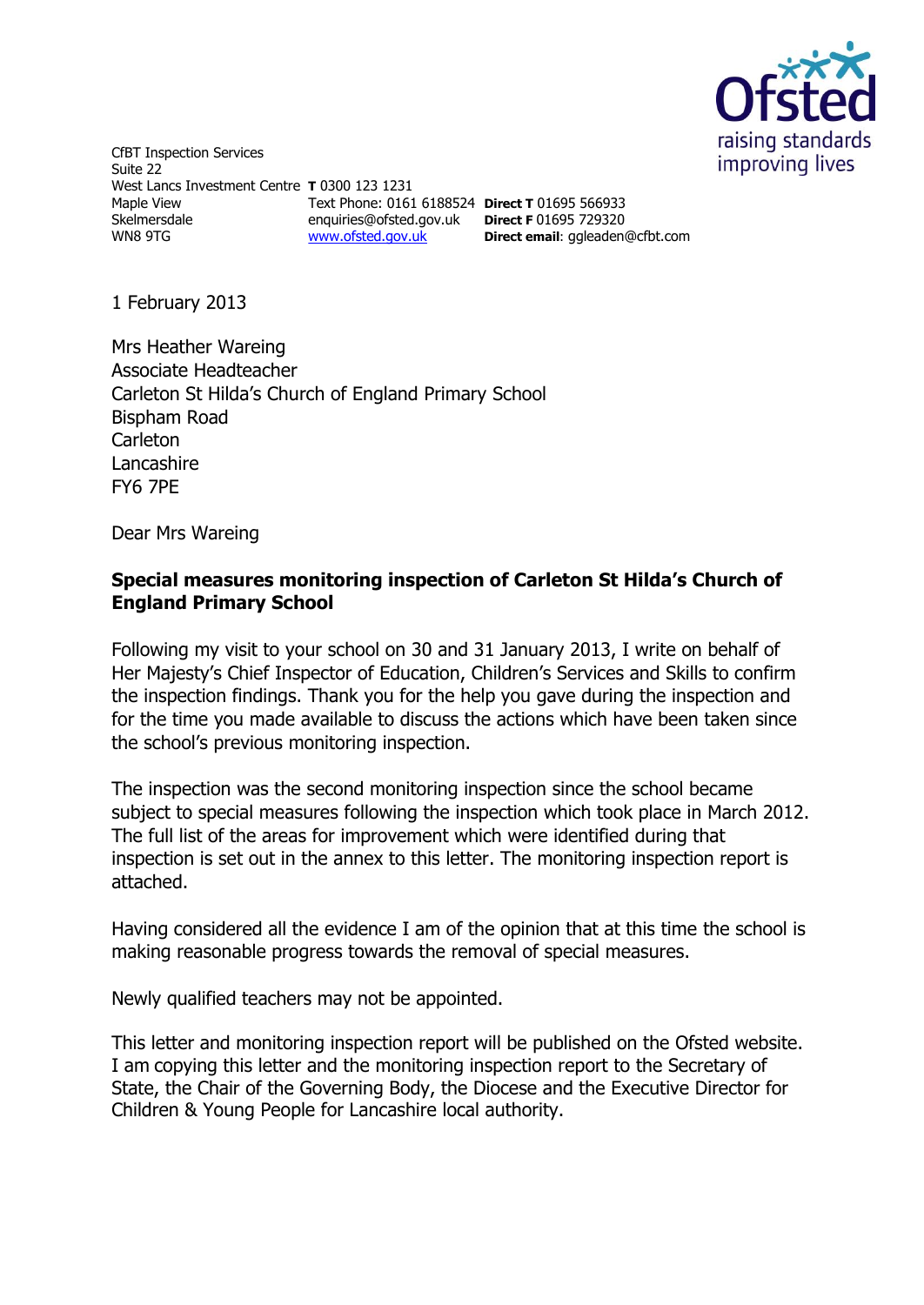

Yours sincerely

Jean Olsson-Law **Her Majesty's Inspector**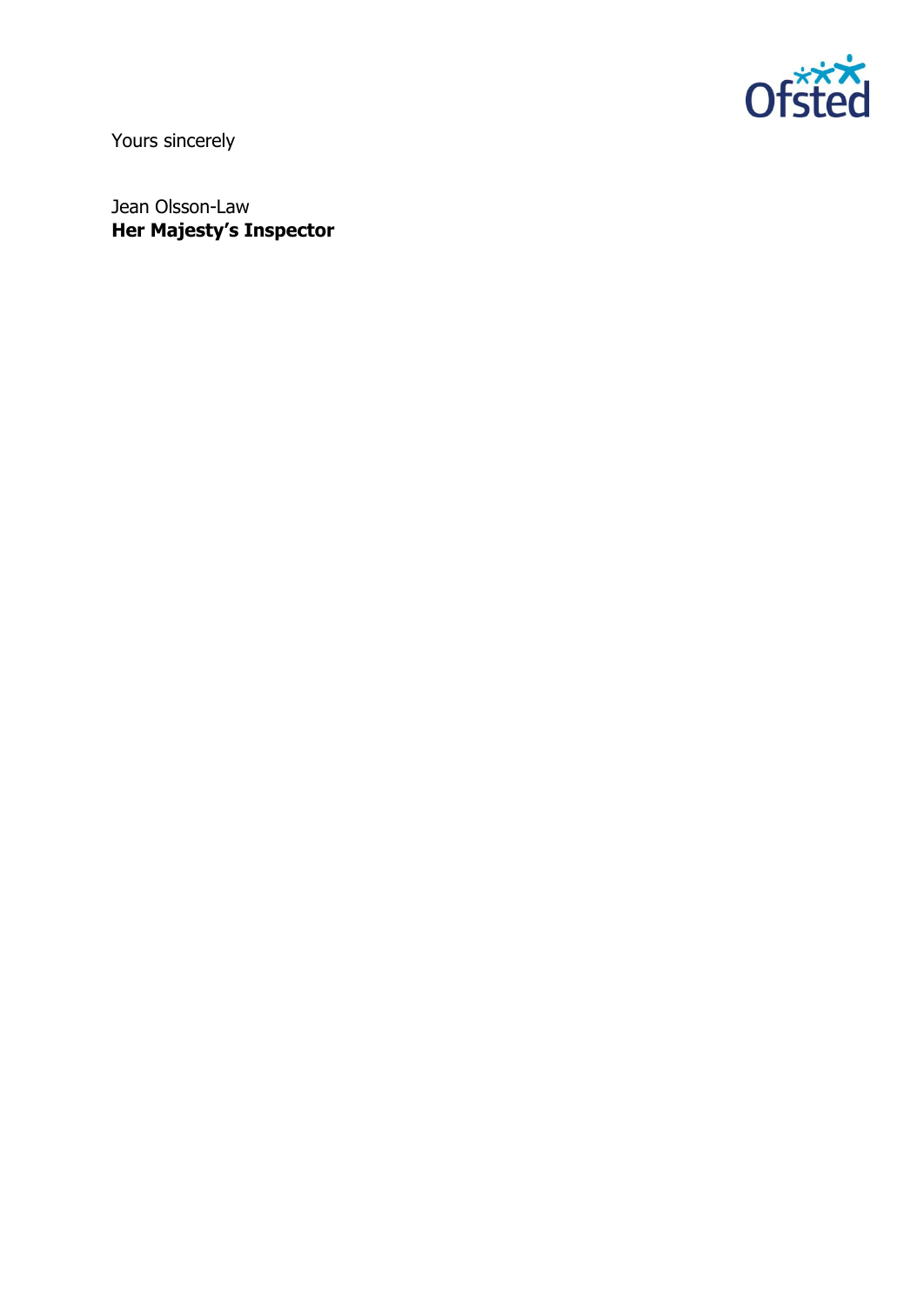

# **Annex**

# **The areas for improvement identified during the inspection which took place in March 2012**

- Rapidly improve the impact of leaders' actions on improving the quality of education provided, including in the Early Years Foundation Stage, by:
	- reviewing the delegation of senior and middle leaders' roles and responsibilities
	- increasing the rigour of leaders' monitoring and evaluation procedures
	- ensuring the governing body provides sufficient challenge to school leaders
	- providing better and more accurate reporting from senior leaders and the local authority to the governing body
	- raising the bar for the setting of targets for pupils' attainment to ensure that all groups of pupils are expected to make good progress
	- reviewing the school's policy to secure more effective teaching and learning
	- providing staff training in leadership skills.  $\overline{\phantom{0}}$
- Eradicate all inadequate teaching and improve satisfactory teaching to good, including in the Early Years Foundation Stage, by:
	- improving the quality of teachers' planning to identify the skills and knowledge to be learned by pupils
	- improving the use of assessment information to ensure lesson plans take full account of pupils' starting points
	- ensuring whole school consistency in implementing the school's approach to teaching
	- providing staff training that is matched to the improvements needed in the quality of teaching
	- ensuring teaching is always brisk and that regular checks are made on  $\equiv$ pupils' progress in lessons
	- improving the marking of pupils' work so that feedback informs pupils about how to improve.
- Improve pupils' academic outcomes and achievement, including in the Early Years Foundation Stage, by:
	- ensuring greater challenge in lessons especially for higher-attaining pupils  $\sim$
	- improving the teaching and marking of writing  $\overline{\phantom{0}}$
	- ensuring a greater consistency of good quality teaching throughout the school
	- increasing expectations of the progress made by girls.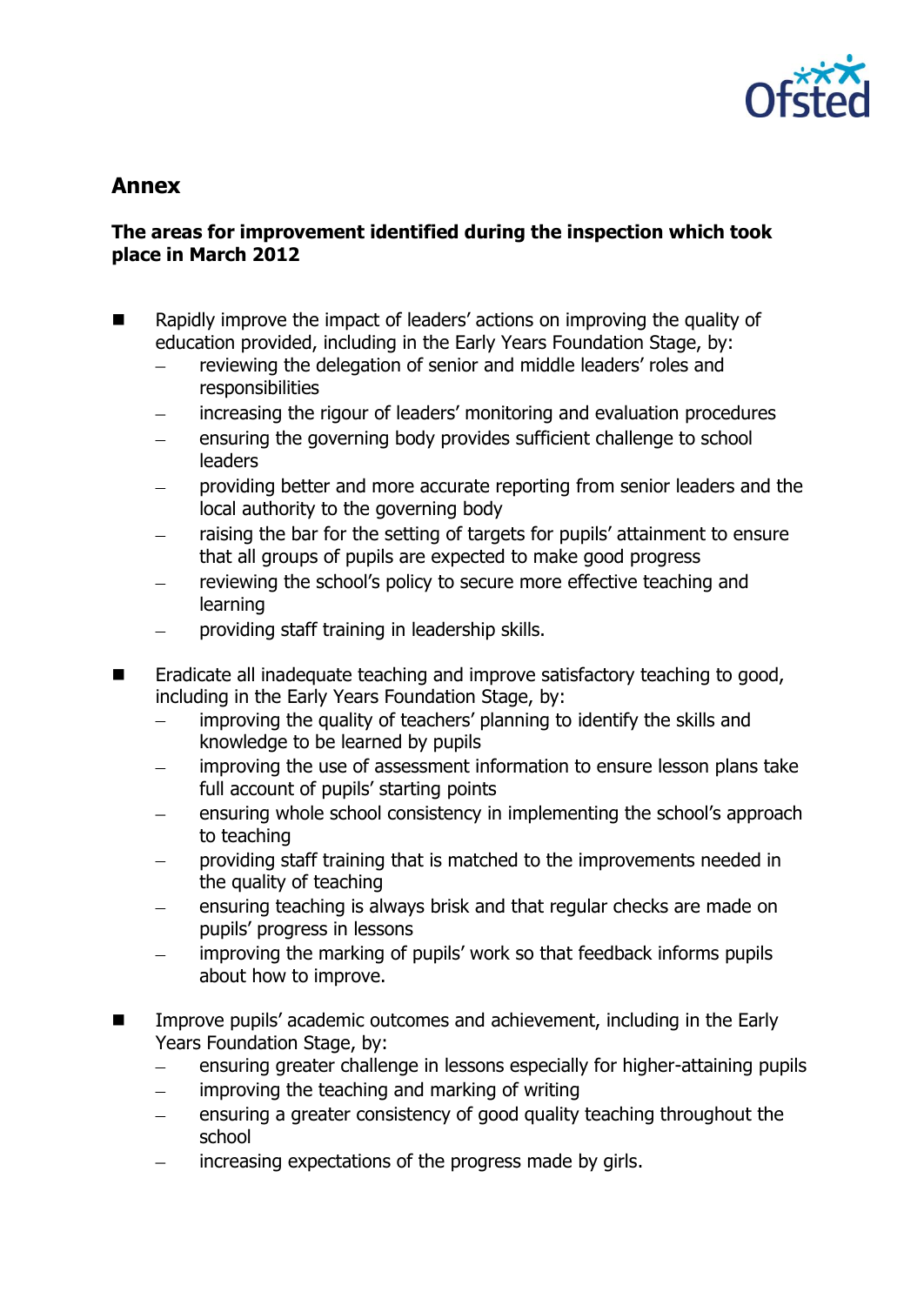

# **Report on the second monitoring inspection on 30 and 31 January 2013**

The inspector met with the Chair of the Governing Body, the associate headteacher, associate deputy headteacher, associate assistant headteacher, other key leaders and a representative from the local authority. The inspector held discussions with all teachers and a group of pupils, observed teaching in all classes, scrutinised a sample of pupils' writing and took account of the school's pupil progress tracking.

# **Context**

There have been several changes to leadership and teaching staff since the last monitoring inspection. The headteacher left the school at the beginning of December 2012. The associate headteacher, who had been supporting developments in leadership, led the school until 24 January 2013. A full-time associate headteacher started on 22 January 2013 and has been secured to lead the school until a substantive headteacher is appointed. An associate deputy headteacher has been seconded to the school until August 2013 and the associate assistant headteacher's secondment has been extended.

Two teachers have left the school. There is a teacher on a short term contract in the Early Years Foundation Stage and the associate assistant headteacher is covering the other vacancy. Governors have advertised a leadership post for the Early Years Foundation Stage and are planning to recruit to this post by the beginning of the summer term.

#### **Achievement of pupils at the school**

This monitoring inspection focused on pupils' progress in lessons and the progress they have made since the start of this academic year. The pace of learning in lessons has quickened. Pupils are making better progress because more activities are now set at the right level to extend their skills. Teachers are taking care to plan work that builds on pupils' prior knowledge and engages their interest. Pupils enjoy the increased opportunities they have to work independently, especially when solving problems and thinking creatively.

Pupils' writing in Years 2, 3 and 6 was scrutinised in detail. Pupils have more opportunities to write extended pieces for different purposes and audiences. Their writing has improved well since the start of the year and some pupils have made rapid progress, particularly in Year 6. The school's tracking of pupils' progress shows a similar picture in reading and mathematics. However, there is still some variability across the whole school. This is because teaching has not been good enough in the past and learning has been disrupted by absence and temporary arrangements in some classes. These issues are being resolved through suitable long-term cover arrangements until new staff are appointed.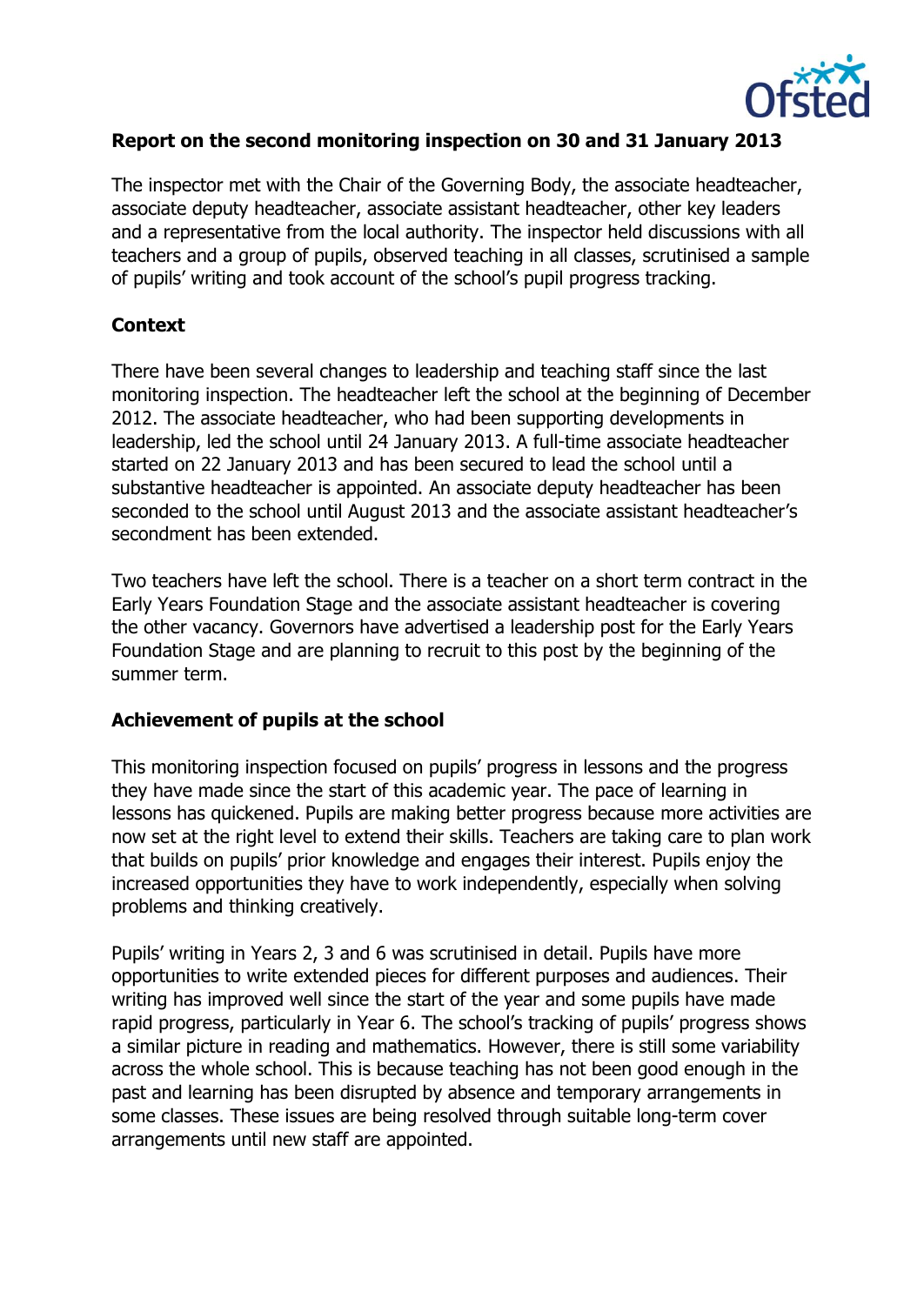

# **The quality of teaching**

Teaching has improved since the last monitoring inspection. Inadequate teaching has been tackled through performance management and further training. The interim associate headteacher has driven through improvements to planning and assessment. Teachers have enthusiastically engaged in further professional development and are keen to share expertise.

Lessons are better planned to give pupils more time to work independently and they are now more productive. The most effective lessons provide demanding activities that engage pupils in solving problems, thinking creatively and completing extended pieces of writing. However, this is not yet consistent across the whole school. The tasks set for pupils are sometimes too easy and quickly completed. In the Reception class, there are missed opportunities to develop children's knowledge and skills in adult-led sessions. However, the classroom is better organised with a range of stimulating activities that children can access independently.

Teachers have a greater understanding of pupils' levels of attainment and are monitoring their progress more closely. Challenging targets have been set for each pupil and additional support is put in place if pupils are not making expected progress. A small group of pupils in Year 6 are receiving additional support from the associate deputy headteacher, which is helping them to catch up. There is a consistent approach to marking with all teachers identifying how work could be improved. However, pupils do not always have sufficient opportunity to act on the teachers' comments and some basic errors, for example in the use of punctuation, persist.

The teaching of reading and writing, has improved. Daily reading and small-group teaching of the sounds that letters make (phonics) are giving pupils opportunities to develop their knowledge and skills. Pupils are good at spelling and have a wide vocabulary. Their punctuation skills and handwriting are weaker. Further professional development is planned to ensure that teachers set group reading and phonics activities at just the right level. It would benefit staff to review how grammar, punctuation and handwriting are taught, in order to ensure a methodical approach.

#### **Behaviour and safety of pupils**

Pupils' motivation has increased as activities are better matched to their interests and abilities. Pupils are showing more concentration during lessons and are more able to work independently. They say they feel safe and show consideration for each other. Levels of attendance remain above average. Pupils say they are keen to take on more responsibility. Pupils in Year 6, for example, would welcome the